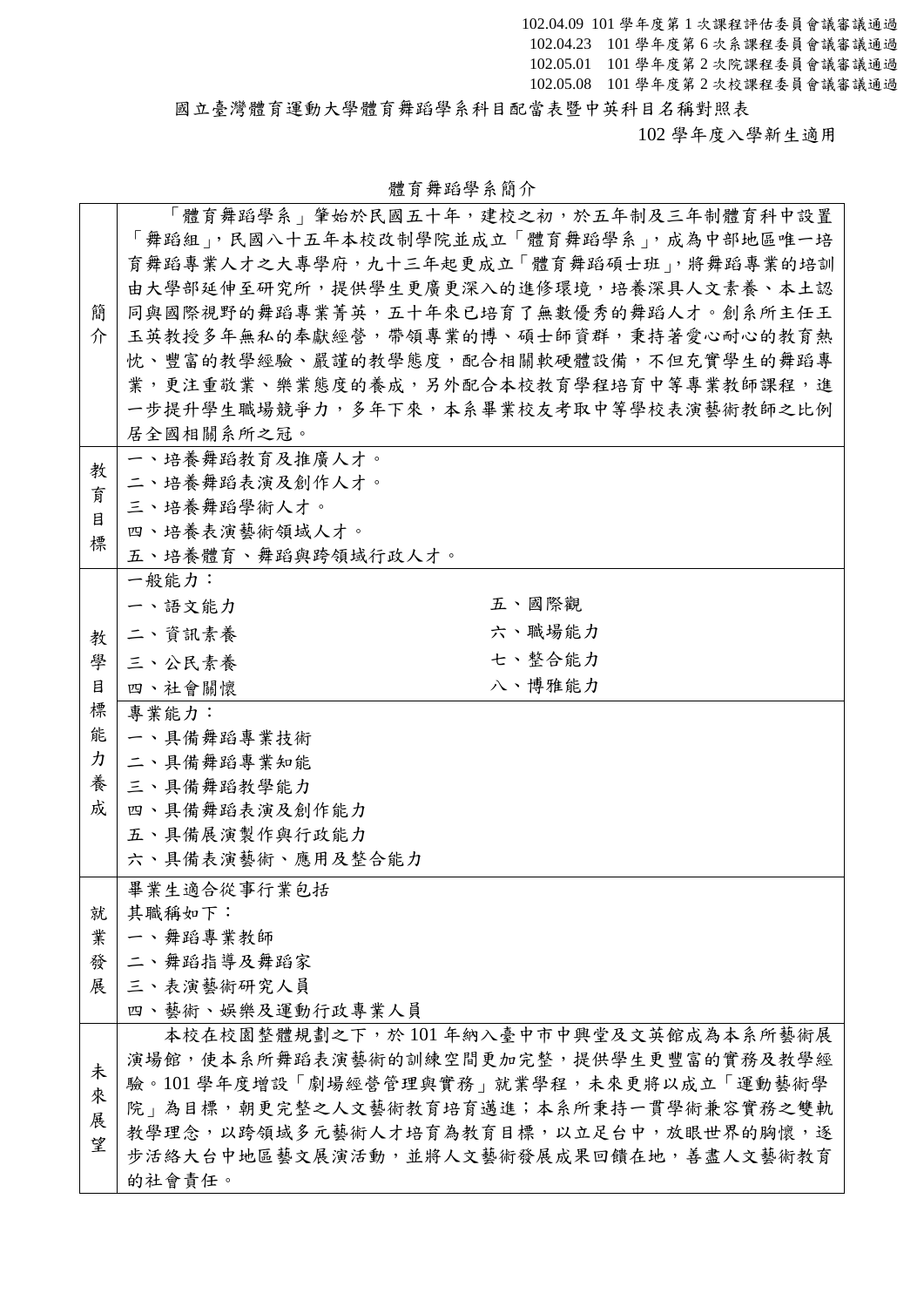102.04.09 101 學年度第 1 次課程評估委員會議審議通過 102.04.23 101 學年度第 6 次系課程委員會議審議通過 102.05.01 101 學年度第 2 次院課程委員會議審議通過 102.05.08 101 學年度第 2 次校課程委員會議審議通過

## 102 學年度體育舞蹈學系四年制課程配當總表

共計 131 學分

|                              |                  |                | 第一學年             |                |                | 第二學年           |                                  |                  |                  |                | 第三學年             |                |                  |                                                                                                                                  | 第四學年             |                | 合計                        |                |                |
|------------------------------|------------------|----------------|------------------|----------------|----------------|----------------|----------------------------------|------------------|------------------|----------------|------------------|----------------|------------------|----------------------------------------------------------------------------------------------------------------------------------|------------------|----------------|---------------------------|----------------|----------------|
|                              |                  | 上              |                  | F              |                | 上              |                                  |                  | F                | 上              |                  |                | $\top$           | 上                                                                                                                                |                  |                | $\top$                    |                |                |
|                              |                  | 學<br>分         | 小                | 學小<br>時分時      |                | 學分             | 小時                               | 學分               | 小時               | 學分             | 小時               | 學分             | 小時               | 學分                                                                                                                               | 小時               | 學<br>分         | 小時                        | 學分             | 小時             |
|                              | 學<br>必           | 5              | 6                | 5              | 6              | $\overline{0}$ | $\boldsymbol{0}$                 | $\overline{0}$   | $\boldsymbol{0}$ | $\overline{0}$ | $\boldsymbol{0}$ | $\mathbf{0}$   | $\boldsymbol{0}$ | $\mathbf{0}$                                                                                                                     | $\boldsymbol{0}$ | $\overline{0}$ | $\overline{0}$            | 10             | 10             |
| 共<br>$\overline{\mathbb{F}}$ | 學選               | $\overline{0}$ | $\boldsymbol{0}$ | $\overline{0}$ | $\overline{0}$ | $8 - 10$       | $8 - 10$                         | $8-10$           | $8 - 10$         | $\overline{0}$ | $\overline{0}$   | $\mathbf{0}$   | $\boldsymbol{0}$ | $\mathbf{0}$                                                                                                                     | $\overline{0}$   | $\overline{0}$ | $\boldsymbol{0}$          | 22             | 22             |
| 科                            | 學<br>必<br>軍<br>護 | $\overline{0}$ | $\overline{2}$   | $\overline{0}$ | $\overline{2}$ | $\overline{0}$ | $\mathbf{0}$                     | $\overline{0}$   | $\overline{0}$   | $\overline{0}$ | $\overline{0}$   | $\mathbf{0}$   | $\boldsymbol{0}$ | $\overline{0}$                                                                                                                   | $\overline{0}$   | $\overline{0}$ | $\overline{0}$            | $\mathbf{0}$   | $\overline{4}$ |
| 校                            | 學<br>訂必          | $\theta$       | $\overline{0}$   | $\overline{0}$ | $\overline{0}$ | $\overline{0}$ | $\boldsymbol{0}$                 | $\overline{0}$   | $\boldsymbol{0}$ | $\overline{2}$ | $\overline{2}$   | $\overline{2}$ | $\overline{2}$   | $\overline{2}$                                                                                                                   | $\overline{2}$   | $\mathbf{0}$   | $\boldsymbol{0}$          | 6              | 6              |
| $\boxminus$                  | 科術<br>必          |                | $\overline{2}$   | 1              | $\overline{2}$ | $\overline{0}$ | $\boldsymbol{0}$                 | $\boldsymbol{0}$ | $\boldsymbol{0}$ | $\overline{0}$ | $\boldsymbol{0}$ | $\overline{0}$ | $\boldsymbol{0}$ | $\overline{0}$                                                                                                                   | $\boldsymbol{0}$ | $\overline{0}$ | $\mathbf{0}$              | $\overline{2}$ | $\overline{4}$ |
| 專<br>業                       | 學<br>必           | $\overline{2}$ | $\overline{2}$   | $\Omega$       | $\overline{0}$ | $\overline{4}$ | $\overline{4}$                   | $\overline{4}$   | $\overline{4}$   | $\overline{4}$ | $\overline{4}$   | $\overline{4}$ | $\overline{4}$   | $\mathbf{0}$                                                                                                                     | $\boldsymbol{0}$ | $\overline{0}$ | $\boldsymbol{0}$          | 18             | 18             |
| 心                            | 核術<br>必          | 9              | 18               | 9              | 18             | 8(1)           | 16(2)                            | 8(1)             | 16(2)            | (1)            | (2)              | 1(1)           | 2(2)             | (1)                                                                                                                              | (2)              | (1)            | (2)                       |                | $35(6)$ 70(12) |
| 糸<br>訂                       | 學<br>選           | $\overline{0}$ | $\theta$         | $\overline{0}$ | $\overline{0}$ | $\overline{0}$ | $\boldsymbol{0}$                 | $\mathbf{0}$     | $\boldsymbol{0}$ | $2 - 4$        | $2 - 4$          | $2 - 4$        | $2 - 4$          | $2 - 4$                                                                                                                          | $2 - 4$          | $2 - 4$        | $2 - 4$                   | $6-14$         | 6-14           |
|                              | 科術<br>日選         | $\overline{0}$ | $\mathbf{0}$     | $\overline{0}$ | $\overline{0}$ | $\overline{0}$ | $\overline{0}$                   | $\mathbf{0}$     | $\boldsymbol{0}$ | $5 - 8$        | $ 10 - 16 $      | $5 - 8$        | $10-16$          | $5 - 8$                                                                                                                          |                  |                | $10-16$ 5-8 10-16 $22-30$ |                | $44 - 60$      |
|                              | 學科<br>小計         | $\overline{7}$ | 8                | 5              |                |                | $6 12-14 12-14 12-14 12-14 8-10$ |                  |                  |                | $8-10$           | $8 - 10$       | $8 - 10$         | $4 - 6$                                                                                                                          | $4 - 6$          | $2 - 4$        | $4 - 8$                   |                | 66-58 58-66    |
|                              | 術科<br>小計         |                | 10 20 10 20      |                |                | 9              | 18                               | 9                | 18               | $6 - 9$        | $ 12 - 18 $      | $7-10$         | $ 14 - 20 $      | $6-9$                                                                                                                            |                  |                | $12 - 22$ 6-9 12-18 65-73 |                | 106<br>$-146$  |
|                              |                  |                |                  |                |                |                |                                  |                  |                  |                |                  |                |                  | 合計 <mark>17</mark> 28 15 26 21-23 30-32 <mark>21-23</mark> 30-32 14-19 20-28 15-20 22-30 10-15 16-28 <mark>8-13</mark> 16-26 131 |                  |                |                           |                |                |

※專業核心科目術科必修項目括弧內為實習課程學分數及授課時數

畢業條件:

一、畢業學分數(含通識 28 學分)至少應修滿 131 學分,包括校訂專業共同必修科目 8 學分、 系訂專業核心必修科目 59 學分、系訂選修科目 36 學分。

二、系訂興趣分組選修規定

本系學生於三年級起需依興趣選組,共分為舞蹈教育與研究組及舞蹈創作與表演組 ,並按分組規定修完各組選修共計 36 學分。

三、大學部另有學分外之畢業門檻,請參考「學生畢業門檻護照」之規定。

四、如有特殊情況須經系所主任許可。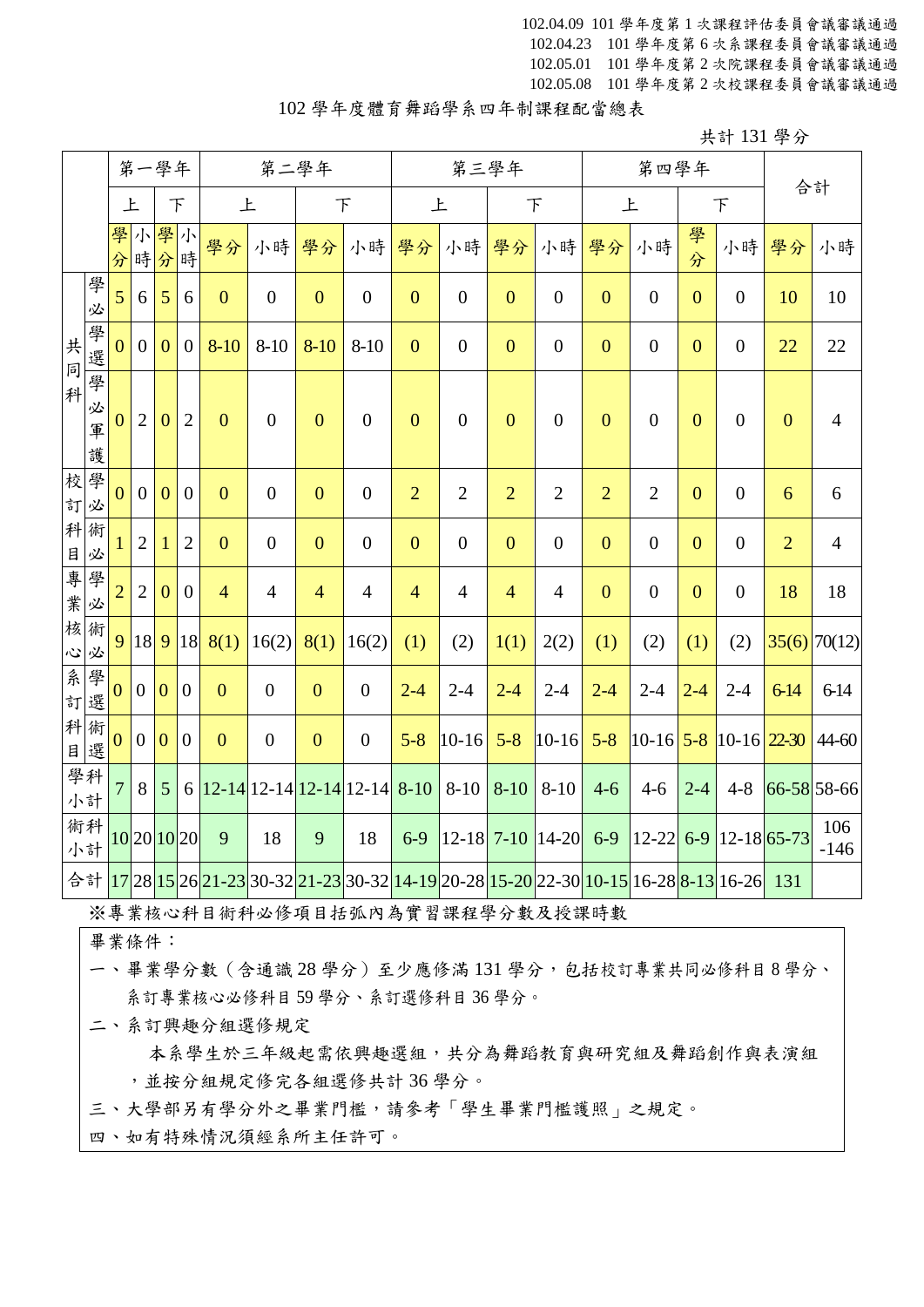102.04.09 101 學年度第 1 次課程評估委員會議審議通過 102.04.23 101 學年度第 6 次系課程委員會議審議通過 102.05.01 101 學年度第 2 次院課程委員會議審議通過 102.05.08 101 學年度第 2 次校課程委員會議審議通過

## 102 學年度體育舞蹈學系四年制課程配當總表

共計 131 學分

一、校訂專業共同必修科目:8 學分(學科 6 學分,術科 2 學分)

| 課程代碼      | 科目名稱                                                              |                | 時<br>數         | 必<br>選 | 第一年 |   | 第二年      |              | 第三年            |                |   | 第四年          | 備<br>註 |
|-----------|-------------------------------------------------------------------|----------------|----------------|--------|-----|---|----------|--------------|----------------|----------------|---|--------------|--------|
|           |                                                                   |                |                | 修      | Ł   | 下 | ŀ.       | 下            | 上              | 下              | Ŀ | 下            |        |
| (7002424) | 健康與體育概論<br>Introduction to Health and Physical<br>Education       | 2              | $\overline{c}$ | 必      |     |   |          |              | $\overline{c}$ |                |   |              |        |
| (7000019) | 人體解剖生理學<br>Human Anatomy and Physiology                           | $\overline{2}$ | $\overline{c}$ | 必      |     |   |          |              |                | $\overline{2}$ |   |              |        |
| (7001925) | 體育行政與管理<br>Administration and Management of Physical<br>Education | 2              | $\overline{2}$ | 必      |     |   |          |              |                |                | 2 |              |        |
| (7001201) | 游泳<br>Swimming                                                    |                | $\overline{2}$ | 必      |     | 1 |          |              |                |                |   |              |        |
| (7002579) | 田徑<br><b>Track and Field</b>                                      | 1              | $\overline{2}$ | 必      | 1   |   |          |              |                |                |   |              |        |
| 合計        |                                                                   | 8              | 10             |        |     |   | $\Omega$ | $\mathbf{0}$ | $\overline{2}$ | 2              | 2 | $\mathbf{0}$ |        |

### 一、系訂專業必修科目:59 學分(學科 18 學分,術科 35 學分,實習 6 學分)

|        | 課程代碼                                                                        | 科目名稱                                                                    | 學<br>分         | 時<br>數         | 必<br>選 | 第一年            |                          | 第二年            |                          | 第三年            |                | 第四年      |          | 備<br>註 |
|--------|-----------------------------------------------------------------------------|-------------------------------------------------------------------------|----------------|----------------|--------|----------------|--------------------------|----------------|--------------------------|----------------|----------------|----------|----------|--------|
|        |                                                                             |                                                                         |                |                | 俢      | 上              | $\overline{\mathcal{F}}$ | 上              | $\overline{\mathcal{F}}$ | 上              | $\top$         | 上        | 下        |        |
|        | (7001858)                                                                   | 藝術概論<br><b>Introduction to Arts</b>                                     | $\overline{2}$ | $\overline{2}$ | 必      | $\overline{2}$ |                          |                |                          |                |                |          |          |        |
|        | (7001687)                                                                   | 舞蹈課程設計<br>Dance Curriculum Design                                       | $\overline{2}$ | $\overline{2}$ | 必      |                |                          | $\overline{2}$ |                          |                |                |          |          |        |
|        | (7001662)                                                                   | 舞蹈教學法<br>Dance Pedagogy                                                 | $\overline{2}$ | $\overline{2}$ | 必      |                |                          |                | 2                        |                |                |          |          |        |
|        | (7003094)                                                                   | 藝術行政與管理<br>Art Administration and<br>Management                         | $\overline{2}$ | $\overline{2}$ | 必      |                |                          |                |                          | $\mathfrak{D}$ |                |          |          |        |
| 學<br>科 | (7000209)                                                                   | 台灣舞蹈史<br>Taiwanese Dance History                                        | $\overline{2}$ | $\overline{2}$ | 必      |                |                          |                |                          | $\overline{2}$ |                |          |          |        |
|        | (7000099)                                                                   | 中國舞蹈史<br><b>Chinese Dance History</b>                                   | $\overline{2}$ | $\overline{2}$ | 必      |                |                          | $\overline{2}$ |                          |                |                |          |          |        |
|        | (7000499)                                                                   | 西洋舞蹈史<br><b>Western Dance History</b>                                   | $\overline{2}$ | $\overline{2}$ | 必      |                |                          |                | $\overline{c}$           |                |                |          |          |        |
|        | (7003613)                                                                   | 運動賽會與節慶表演專題<br>Thematic of performance for<br>sport and festival        | $\overline{2}$ | $\overline{2}$ | 必      |                |                          |                |                          |                | 2              |          |          |        |
|        | (7002043)                                                                   | 動作分析<br><b>Movement Analysis</b>                                        | $\overline{2}$ | $\overline{2}$ | 必      |                |                          |                |                          |                | 2              |          |          |        |
|        | 小計                                                                          |                                                                         | 18             | 18             |        | $\overline{2}$ | $\Omega$                 | $\overline{4}$ | $\overline{4}$           | $\overline{4}$ | $\overline{4}$ | $\Omega$ | $\Omega$ |        |
| 術      | (7002761/<br>$7002761$ $\cdot$<br>7002164/7006762)                          | 中國舞基本動作 (一)(二)<br><b>Basic Movement of Chinese</b><br>Dance( $I)(II)$ ) | 2              | $\overline{4}$ | 必      | 1              | 1                        |                |                          |                |                |          |          |        |
|        | 科 (7002182/700218<br>7002184/7002185<br>7002186/7002187<br>7002189/7002188) | 中國舞(一)(二)(三)(四)<br><b>Chinese Folk</b><br>Dance( $I)(II)(III)(IV)$      | 8              | 16             | 必      | $\overline{2}$ | $\overline{2}$           | $\overline{2}$ | $\overline{2}$           |                |                |          |          |        |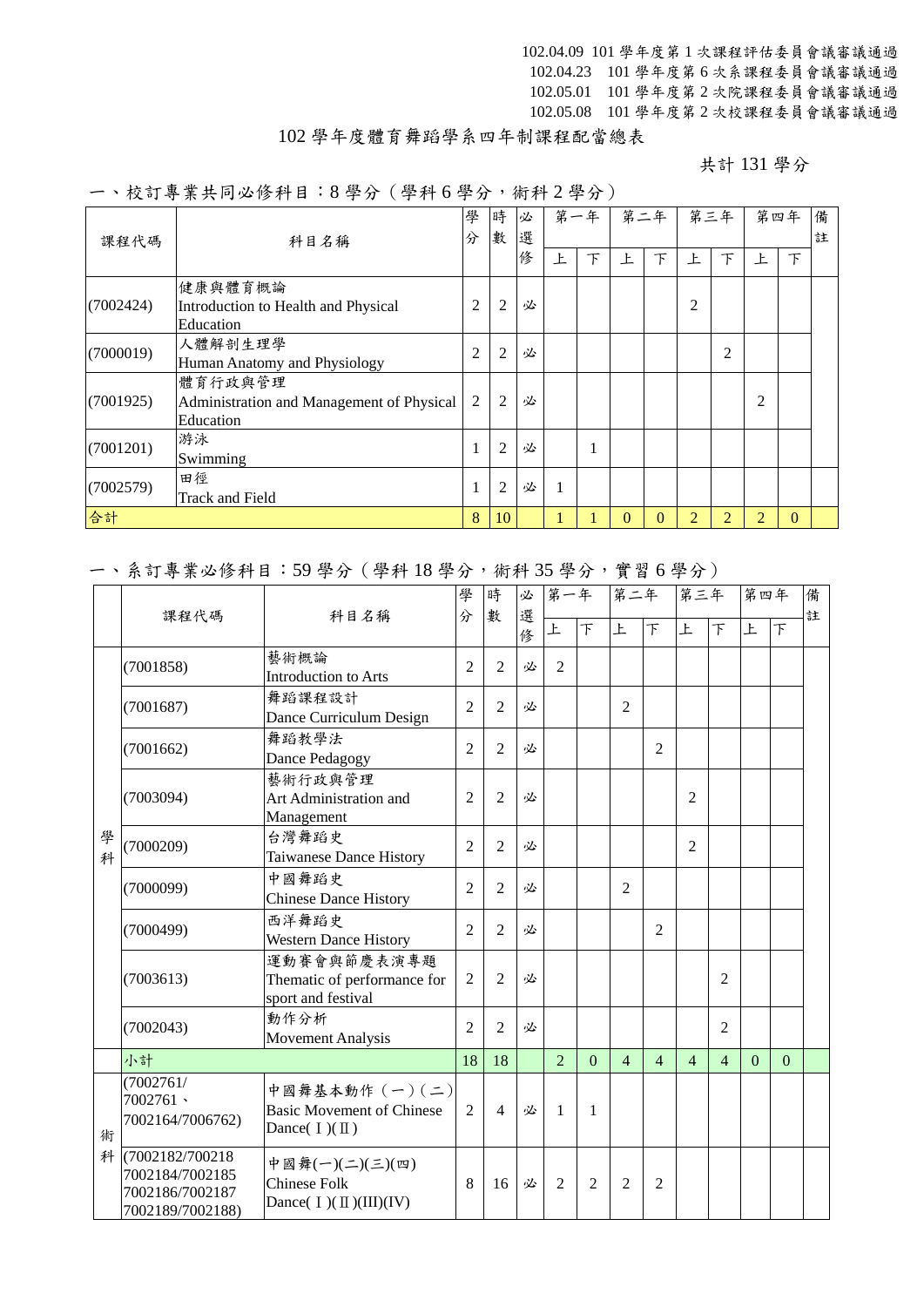#### 102.04.09 101 學年度第 1 次課程評估委員會議審議通過 102.04.23 101 學年度第 6 次系課程委員會議審議通過

102.05.01 101 學年度第 2 次院課程委員會議審議通過

102.05.08 101 學年度第 2 次校課程委員會議審議通過

|        | (7002166/7002167<br>7002168/7002169<br>7002170/7002171<br>7002172/7002173) | 芭蕾(一)(二)(三)(四)<br>Ballet( $I)(II)(III)(IV)$                                                               | 8              | 16             | 必 | $\mathcal{L}$               | 2              | 2              | $\mathfrak{D}$ |                |                |              |              |  |
|--------|----------------------------------------------------------------------------|-----------------------------------------------------------------------------------------------------------|----------------|----------------|---|-----------------------------|----------------|----------------|----------------|----------------|----------------|--------------|--------------|--|
|        | (7002174/7002175<br>7002176/7002177<br>7002178/7002179<br>7002180/7002181) | 現代舞(一)(二)(三)(四)<br>Modern Dance( $I$ )( $II$ )<br>(III)(IV)                                               | -8             | 16             | 必 | $\mathcal{D}_{\mathcal{L}}$ | $\mathfrak{D}$ | $\mathfrak{D}$ | $\mathfrak{D}$ |                |                |              |              |  |
|        | $(7001652 \cdot 7001653)$                                                  | 舞蹈音樂 (一)(二)<br>Dance Music( $I)(II)$                                                                      | $\overline{2}$ | $\overline{4}$ | 必 | $\mathbf{1}$                | 1              |                |                |                |                |              |              |  |
|        | $(7003602 \cdot 7003603)$                                                  | 音樂形式與風格 (一)(二)<br>Music Form and Style                                                                    | $\overline{2}$ | $\overline{4}$ | 必 |                             |                | 1              | 1              |                |                |              |              |  |
|        | (7002822)                                                                  | 台灣舞蹈<br>Taiwanese Ethnic Dance                                                                            | $\mathbf{1}$   | 2              | 必 |                             |                |                |                |                | $\mathbf{1}$   |              |              |  |
|        | $(7001637 \cdot 7001638)$                                                  | 舞蹈即興 $(-)(-)$<br>Dance Improvisation( $I$ )( $\mathbb{I}$ )                                               | $\overline{2}$ | $\overline{4}$ | 必 | $\mathbf{1}$                | 1              |                |                |                |                |              |              |  |
|        | $(7001666 \cdot 7001667)$                                                  | 舞蹈創作 (一、二)<br>Dance Choreography( I)(II)                                                                  | $\overline{2}$ | $\overline{4}$ | 必 |                             |                | 1              | 1              |                |                |              |              |  |
| 實<br>習 | $(7001057 \cdot 7001569 \cdot )$<br>$7001571 \cdot 7001574$                | 演出實習 $(-)(-)(\le)$<br>(四)<br>Dance<br>Practicum( $I$ )( $\mathbb{I}$ )( $\mathbb{II}$ )( $\mathbb{IV}$ )  | $\overline{4}$ | 8              | 必 |                             |                | 1              | $\mathbf{1}$   | $\overline{1}$ | $\mathbf{1}$   |              |              |  |
|        |                                                                            | 畢業製作 (一)(二)<br>$(7001127 \cdot 7001128)$ Final Performance Production<br>for Graduation $(I)(\mathbb{I})$ | 2              | $\overline{4}$ | 必 |                             |                |                |                |                |                | 1            | -1           |  |
|        | 小計                                                                         |                                                                                                           | 41             | 82             |   | 9                           | 9              | 9              | 9              | 1              | $\overline{2}$ | $\mathbf{1}$ | $\mathbf{1}$ |  |
| 合計     |                                                                            |                                                                                                           | 59             | 100            |   | 11                          | 9              | 13             | 13             | 5              | 6              |              | $\mathbf{1}$ |  |

# 二、系訂選修科目:36 學分(學生依興趣選組做為專業發展方向)

|             |        | 課程代碼                     | 科目名稱                                                                                                                                                             | 學<br>分         | 時<br>數         | 必<br>選<br>修 | 第一年<br>上 | 下        | 第二年<br>上 | $\top$   | 第三年<br>上       | 下              | 第四年<br>上       | $\top$         | 備<br>註 |
|-------------|--------|--------------------------|------------------------------------------------------------------------------------------------------------------------------------------------------------------|----------------|----------------|-------------|----------|----------|----------|----------|----------------|----------------|----------------|----------------|--------|
|             |        | (7001058)                | 教育概論<br><b>Introduction of Education</b>                                                                                                                         | $\overline{2}$ | $\overline{2}$ | 必<br>選      |          |          |          |          | $\overline{2}$ |                |                |                |        |
|             |        | (7002494)                | 兒童舞蹈教育<br>Dance Education for Children                                                                                                                           | $\mathfrak{D}$ | $\overline{2}$ | 必<br>選      |          |          |          |          |                | $\overline{2}$ |                |                |        |
|             | 學<br>科 | (7001674)                | 舞蹈評論<br>Dance Criticism                                                                                                                                          | $\overline{2}$ | $\overline{2}$ | 必<br>選      |          |          |          |          |                |                | $\overline{2}$ |                |        |
| 舞           |        | (7001744)                | 論文寫作<br><b>Essay Writing</b>                                                                                                                                     | $\overline{2}$ | $\overline{2}$ | 必<br>選      |          |          |          |          |                |                |                | $\overline{2}$ |        |
| 蹈<br>教      |        | 小計                       |                                                                                                                                                                  | 8              | 8              |             | $\Omega$ | $\Omega$ | $\Omega$ | $\Omega$ | 2              | 2              | $\mathfrak{D}$ | $\mathfrak{D}$ |        |
| 育<br>與<br>研 |        | (7002808)<br>7002811)    | 舞蹈教學 (一)(二)<br>Instruction in Dance( $I$ )( $\mathbb{I}$ )                                                                                                       | $\overline{2}$ | 4              | 必<br>選      |          |          |          |          | 1              | 1              |                |                |        |
| 究<br>組      | 術      | (7001664)<br>7001665)    | 舞蹈教學實習 (一)(二)<br>Practicum in Dance<br>Teaching $(I)(II)$                                                                                                        | 2              | $\overline{4}$ | 必<br>選      |          |          |          |          |                |                | 1              | 1              |        |
|             | 科      | (7003614)<br>$7003615 -$ | 中國舞技巧進階 (一)(二)<br>$(\Xi)(\mathfrak{w})$<br><b>Advanced Chinese Folk</b><br>7003616 · 7003617) $\boxed{\text{Dance}(\text{I})(\text{II})(\text{III})(\text{IV})}$ | $\overline{4}$ | 8              | 必<br>選      |          |          |          |          | 1              |                | 1              | 1              |        |
|             |        | (7003618)<br>$7003619 -$ | 芭蕾技巧進階 $(-)(\leq)(\leq)$<br>(四)                                                                                                                                  | $\overline{4}$ | 8              | 必<br>選      |          |          |          |          | 1              | 1              | 1              | 1              |        |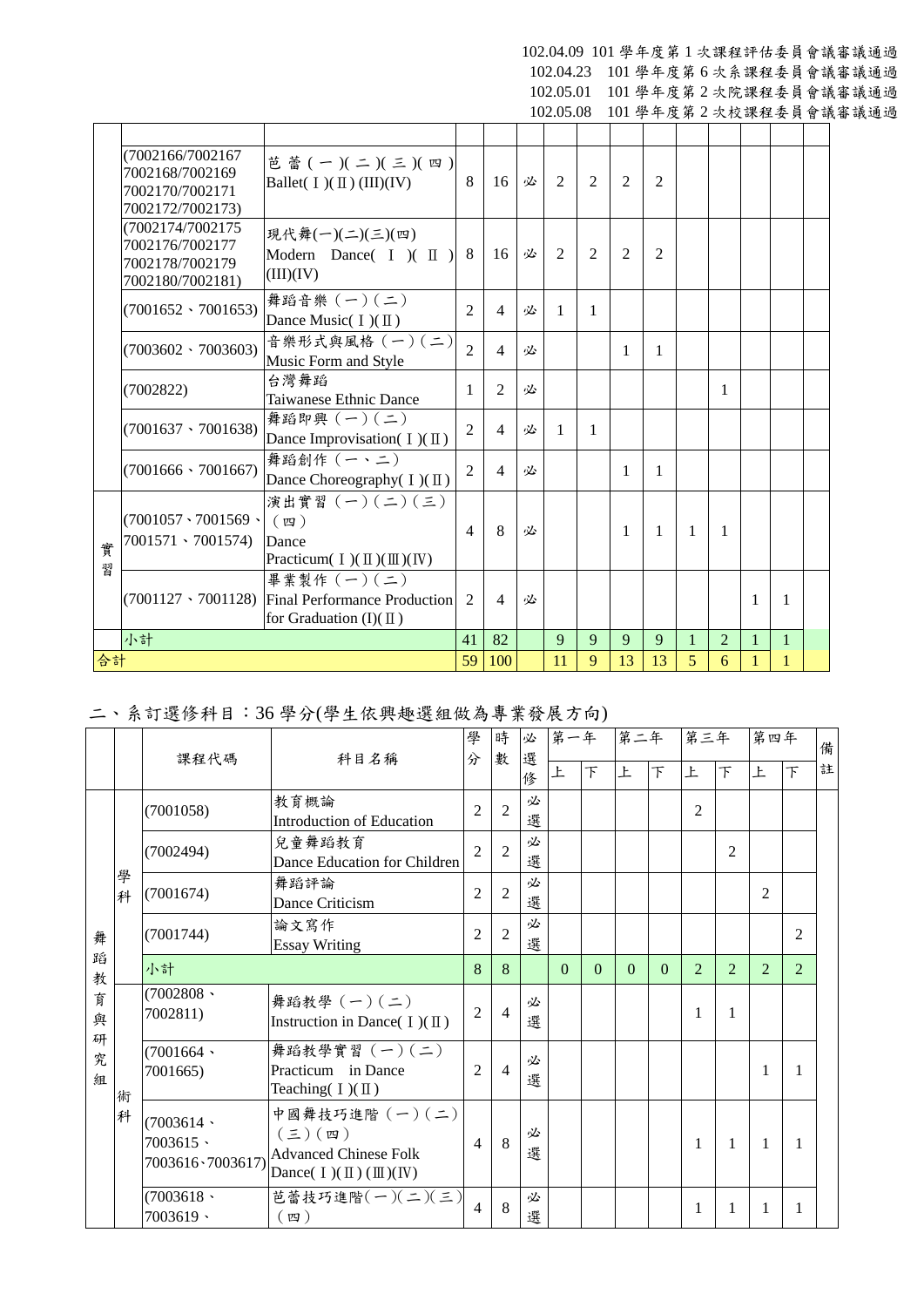102.04.09 101 學年度第 1 次課程評估委員會議審議通過

102.04.23 101 學年度第 6 次系課程委員會議審議通過 102.05.01 101 學年度第 2 次院課程委員會議審議通過

102.05.08 101 學年度第 2 次校課程委員會議審議通過

|                  |    |                                                                     | $7003620 \cdot 7003621$ Advanced Ballet (I)(II)                                                                                                                         |                |                |        | 192.09.00    |              |                |                |                |                |                | 101 于 7 及 7 2 入 1 人 1 1 工 文 只 目 哦 田 |             |
|------------------|----|---------------------------------------------------------------------|-------------------------------------------------------------------------------------------------------------------------------------------------------------------------|----------------|----------------|--------|--------------|--------------|----------------|----------------|----------------|----------------|----------------|-------------------------------------|-------------|
|                  |    | (7003622)<br>7003623、<br>7003624、7003625)                           | $(\mathbb{II})(\mathbb{N})$<br>現代舞技巧進階 (一)(二)<br>$(\boldsymbol{\Xi})$ $(\boldsymbol{\Xi})$<br><b>Advanced Modern Dance</b><br>$(1)(\mathbb{I})(\mathbb{I})(\mathbb{I})$ | $\overline{4}$ | 8              | 必<br>選 |              |              |                |                | 1              | 1              | 1              | -1                                  |             |
|                  |    | 小計                                                                  |                                                                                                                                                                         | 16             | 32             |        | $\mathbf{0}$ | $\mathbf{0}$ | $\overline{0}$ | $\overline{0}$ | $\overline{4}$ | $\overline{4}$ | $\overline{4}$ | $\overline{4}$                      |             |
|                  | 合計 |                                                                     |                                                                                                                                                                         | 24             | 40             |        | $\mathbf{0}$ | $\mathbf{0}$ | $\mathbf{0}$   | $\mathbf{0}$   | 6              | 6              | 6              | 6                                   |             |
|                  |    | (7000192)<br>7000193<br>(7001262)                                   | 、古典芭蕾舞 (一)(二)(三)<br>$\cdot$ (四)<br>7000194 $\cdot$ 7000195) Classical Ballet (I)(II)<br>$(\mathbb{II})(\mathbb{N})$<br>、當代舞蹈 (一) (二) (三)                                |                |                |        |              |              |                |                |                |                |                |                                     |             |
|                  |    | 7001263<br>$\sim$                                                   | (四)<br>7001264 \vecas-7001265) Contemporary Dance (I)(II)<br>$(\mathbb{II})(\mathbb{N})$                                                                                | 8              | 16             | 必<br>選 |              |              |                |                | $\overline{2}$ | $\overline{2}$ | 2              | $\overline{2}$                      | Ξ<br>選      |
| 舞<br>蹈           |    | (7003626)<br>$\bar{\mathbf{v}}$<br>7003627<br>$\mathbf{v}$ .        | 民間舞蹈 $\overline{(-)(-)(\leq)}$<br>$(\n$ 四 )<br>7003628 \cdot 7003629) Chinese Ethnic Dance<br>$(1)(\mathbb{I})(\mathbb{I})(\mathbb{I})(\mathbb{N})$                     |                |                |        |              |              |                |                |                |                |                |                                     |             |
| 創<br>作<br>與<br>表 |    | (7002809)<br>術 7002810<br>$\mathbf{v}$                              | 、舞蹈編創 (一) (二) (三)<br>$(\nabla)$<br>科 7002234、7002235) Instruction in Dance<br>$(1)(\mathbb{I})(\mathbb{I})(\mathbb{N})$                                                 | $\overline{4}$ | 8              | 必<br>選 |              |              |                |                | 1              | 1              | 1              | 1                                   |             |
| 演<br>組           |    | (7003614)<br>7003615<br>7003616、7003617)                            | 中國舞技巧進階 (一) (二)<br>$(\boldsymbol{\Xi})$ (四)<br><b>Advanced Chinese Folk</b><br>Dance( $I)(II)(III)(IV)$                                                                 | $\overline{4}$ | 8              | 必<br>選 |              |              |                |                | 1              | 1              | 1              | 1                                   |             |
|                  |    | (7003618)<br>7003619<br>7003620 \ 7003621)                          | 芭蕾技巧進階(一)(二)(三)<br>$(\n$ 四 )<br>Advanced Ballet $(1)(\mathbb{I})$<br>$(\mathbb{II})(\mathbb{N})$                                                                        | $\overline{4}$ | 8              | 必<br>選 |              |              |                |                | 1              | 1              | 1              | 1                                   |             |
|                  |    | (7003622<br>$\overline{\phantom{a}}$<br>7003623<br>7003624、7003625) | 現代舞技巧進階 (一)(二)<br>$(\boldsymbol{\Xi})$ (四)<br><b>Advanced Modern Dance</b><br>$(\bot)(\Pi)(\Pi)(IV)$                                                                    | 4              | 8              | 必<br>選 |              |              |                |                | 1              | 1              | 1              | 1                                   |             |
|                  | 合計 |                                                                     |                                                                                                                                                                         | 24             | 48             |        |              |              |                |                | 6              | 6              | 6              | 6                                   |             |
|                  |    | (7000642)                                                           | 美學<br>Aesthetics                                                                                                                                                        | 2              | $\overline{c}$ | 選      |              |              |                |                |                |                |                |                                     |             |
|                  |    | (7002236)                                                           | 教育心理學概論<br><b>Introduction of Psychological</b><br>Foundations of Education                                                                                             | $\overline{2}$ | $\overline{2}$ | 選      |              |              |                |                |                |                |                |                                     |             |
| 共                |    | (7002039)                                                           | 舞蹈教育理論與實務<br>Theory and Practice of Dance<br>Education                                                                                                                  | $\mathfrak{2}$ | $\overline{2}$ | 選      |              |              |                |                |                |                |                |                                     | 需<br>俢<br>滿 |
| 同<br>選<br>俢      | 學  | 科 (7002237)                                                         | 舞蹈名作欣賞<br><b>Appreciation of Dance</b><br>Masterpieces                                                                                                                  | 2              | $\overline{c}$ | 選      |              |              |                |                |                |                | 6              |                                     | 3<br>科<br>6 |
|                  |    | (7001567)                                                           | 歌劇鑑賞<br>Appreciation of Opera                                                                                                                                           | $\overline{c}$ | $\overline{c}$ | 選      |              |              |                |                |                |                |                |                                     | 學<br>分      |
|                  |    | 7003785                                                             | 舞蹈教學音樂分析(<br>Analysis of Music for Dance<br>Course                                                                                                                      | 2              | $\overline{c}$ | 選      |              |              |                |                |                |                |                |                                     |             |
|                  |    | (7000449)                                                           | 多媒體製作<br>Multi-media Production                                                                                                                                         | $\overline{2}$ | $\overline{c}$ | 選      |              |              |                |                |                |                |                |                                     |             |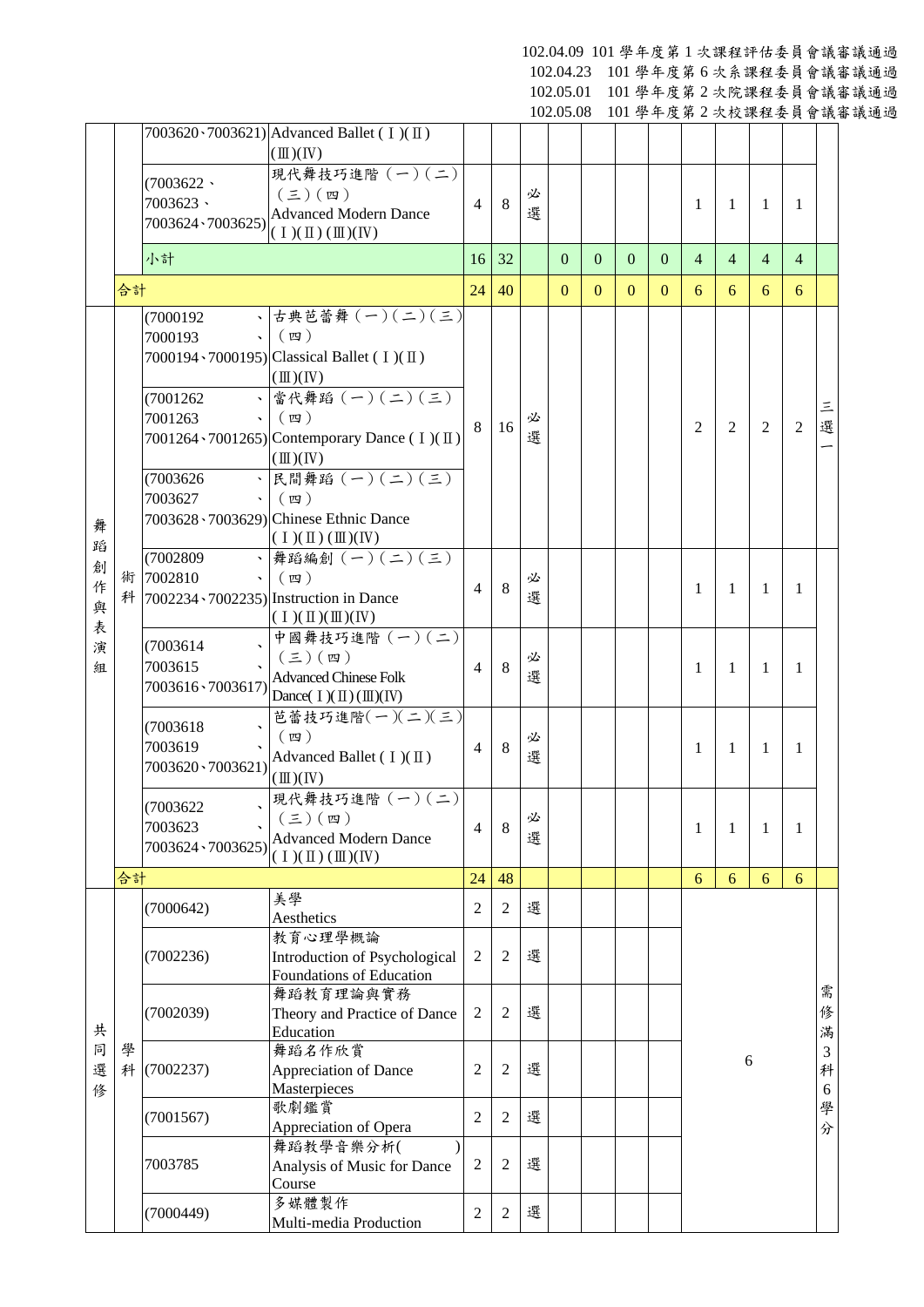102.04.09 101 學年度第 1 次課程評估委員會議審議通過 102.04.23 101 學年度第 6 次系課程委員會議審議通過

102.05.01 101 學年度第 2 次院課程委員會議審議通過

102.05.08 101 學年度第 2 次校課程委員會議審議通過

|    |             |                                                                |                |                |   |              |              |                |              | <b>□ ◇スイビー シントスッシュ スノス 目 ツベモ</b> |                      |
|----|-------------|----------------------------------------------------------------|----------------|----------------|---|--------------|--------------|----------------|--------------|----------------------------------|----------------------|
|    | (7002248)   | 舞台攝影<br><b>Stage Photography</b>                               | $\overline{2}$ | $\overline{2}$ | 選 |              |              |                |              |                                  |                      |
|    |             | 藝文活動行銷                                                         | $\overline{c}$ |                | 選 |              |              |                |              |                                  |                      |
|    | (7002493)   | Marketing for Arts and<br><b>Cultural Activities</b>           |                | 2              |   |              |              |                |              |                                  |                      |
|    | (7001525)   | 運動賽會管理<br><b>Management of Sport Events</b>                    | $\overline{2}$ | $\overline{2}$ | 選 |              |              |                |              |                                  |                      |
|    | (7003751)   | 資料蒐集與應用<br>Data Collection and                                 | $\overline{c}$ | 2              | 選 |              |              |                |              |                                  |                      |
|    |             | Application<br>其他                                              |                |                |   |              |              |                |              |                                  |                      |
|    |             | other                                                          | $\overline{2}$ | $\overline{2}$ | 選 |              |              |                |              |                                  |                      |
| 小計 |             |                                                                | 6              | 6              |   | $\mathbf{0}$ | $\mathbf{0}$ | $\overline{0}$ | $\mathbf{0}$ | 6                                |                      |
|    | (7003631)   | 創意潛能開發<br>Exploration<br>of<br>creative<br>potential           | $\mathbf{1}$   | $\overline{2}$ | 選 |              |              |                |              |                                  |                      |
|    | (7003632)   | 表演創意專題<br>Thematic<br>of<br>performance                        | $\mathbf{1}$   | $\overline{c}$ | 選 |              |              |                |              |                                  |                      |
|    | (7003633)   | creativity<br>創造性戲劇<br><b>Creative Theater</b>                 | $\mathbf{1}$   | $\overline{2}$ | 選 |              |              |                |              |                                  |                      |
|    | (7000531)   | 兒童劇場<br>Theatre for Children                                   | $\mathbf{1}$   | $\overline{2}$ | 選 |              |              |                |              |                                  |                      |
|    | (7002812)   | 幼兒體能遊戲<br>Physical<br>for<br>Activities<br>Pre-school Children | $\overline{1}$ | $\mathbf{2}$   | 選 |              |              |                |              |                                  |                      |
|    | (7002681)   | 舞蹈音樂製作<br>Dance Music Production                               | 1              | 2              | 選 |              |              |                |              |                                  |                      |
|    | (7001641)   | 舞蹈服裝設計<br>Dance Costume Design                                 | 1              | 2              | 選 |              |              |                |              |                                  |                      |
|    | (7003635)   | 舞台燈光設計與實務<br><b>Stage Lighting Design</b>                      | 1              | 2              | 選 |              |              |                |              |                                  | 需                    |
| 術  | (7002496)   | 劇場管理與實務<br>Theater Management and<br>Practice                  | 1              | $\mathbf{2}$   | 選 |              |              |                |              |                                  | 俢<br>滿<br>$\sqrt{6}$ |
|    | 科 (7001644) | 舞蹈治療<br>Dance Therapy                                          | $\mathbf{1}$   | $\sqrt{2}$     | 選 |              |              |                |              | 6                                | 科<br>6               |
|    | (7001028)   | 接觸即興<br><b>Contact Improvisation</b>                           | 1              | $\overline{2}$ | 選 |              |              |                |              |                                  | 學<br>分               |
|    | (7000508)   | 肢體開發<br><b>Body Development</b>                                | 1              | $\overline{c}$ | 選 |              |              |                |              |                                  |                      |
|    | (7002247)   | 表演基本訓練<br><b>Basic Training of Acting</b>                      | 1              | $\overline{2}$ | 選 |              |              |                |              |                                  |                      |
|    | (7002246)   | 名作實習<br>Dance Repertory                                        | 1              | $\overline{2}$ | 選 |              |              |                |              |                                  |                      |
|    | (7003514)   | 有氧舞蹈<br>Aerobic Dance                                          | $\mathbf{1}$   | $\overline{2}$ | 選 |              |              |                |              |                                  |                      |
|    | (7001752)   | 踢踏舞<br>Tap Dance                                               | $\mathbf{1}$   | $\overline{2}$ | 選 |              |              |                |              |                                  |                      |
|    | (7001814)   | 爵士舞蹈<br>Jazz Dance                                             | 1              | $\overline{2}$ | 選 |              |              |                |              |                                  |                      |
|    | (7002402)   | 運動舞蹈<br><b>Ballroom Dance</b>                                  | 1              | $\overline{2}$ | 選 |              |              |                |              |                                  |                      |
|    | (7002250)   | 流行舞蹈<br>Popular Dance                                          | 1              | $\overline{2}$ | 選 |              |              |                |              |                                  |                      |
|    | (7001259)   | 瑜珈<br>Yoga                                                     | 1              | 2              | 選 |              |              |                |              |                                  |                      |
|    |             |                                                                |                |                |   |              |              |                |              |                                  |                      |